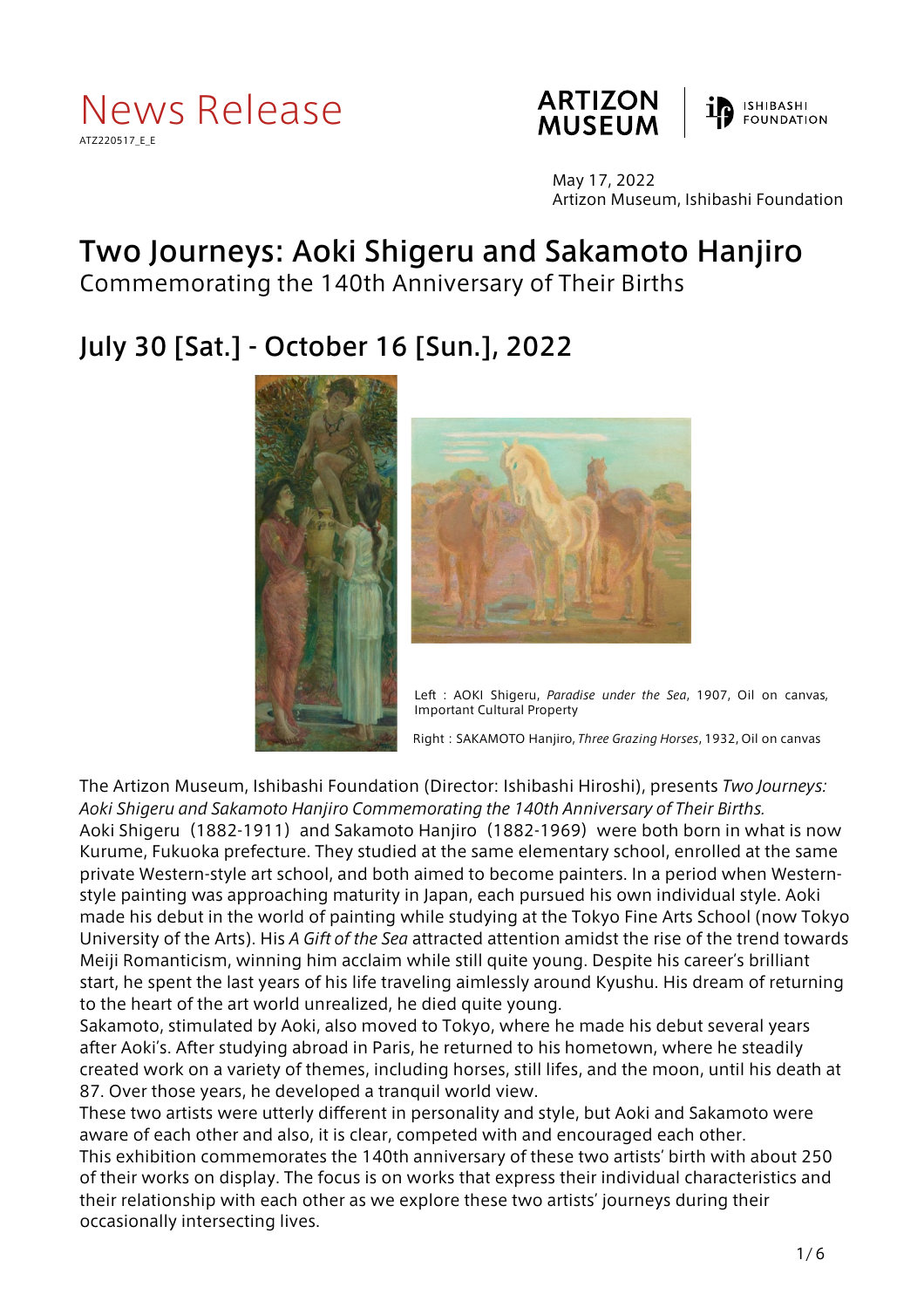# Exhibition Highlights

# 1.66 Years Since Their Last Joint Exhibition

There have been multiple, but separate, retrospective exhibitions for both Aoki Shigeru and Sakamoto Hanjiro on significant anniversaries. The last time their works were shown together, however, was in 1956 at the *Works by Aoki Shigeru and Sakamoto Hanjiro* exhibition at the former Ishibashi Museum of Art. This exhibition is the first opportunity since then to see a competitive presentation of the works of these Kurume natives.

### 2.Rare and Fabled Works From Their Youth

In recent years we have added twenty-five of Aoki's sketches of *Gigaku* (masked dance) and *Bugaku* (court dance and music) masks to our collection. It has been nearly forty years since these "mask sketches" were displayed as a group. It has also been forty years since the last public showing of Sakamoto's *Girl Sleeping*, a work produced while the artist was in Europe.



Left: AOKI Shigeru, *Sketches of Gyodo Masks*, c.1900-1903, Pencil and watercolor on paper

Right: SAKAMOTO Hanjiro, *Girl Sleeping*, 1923, Oil on canvas, Private Collection

### 3.Masterworks Side by Side

After Aoki's death, fearing that his works would be scattered and lost, Sakamoto appealed to Ishibashi Shojiro, out of friendship, to collect Aoki's works and build a museum for them. Because of this connection, what is now the Ishibashi Foundation Collection includes about sixty works each by Aoki and Sakamoto. This exhibition of nearly 250 works, which also includes works on loan, brings their signature works together for the first time. While we organized retrospectives for Aoki in 2011 and Sakamoto in 2006, this exhibition is a rare opportunity to see their works—from the early to the final works of their careers—side by side.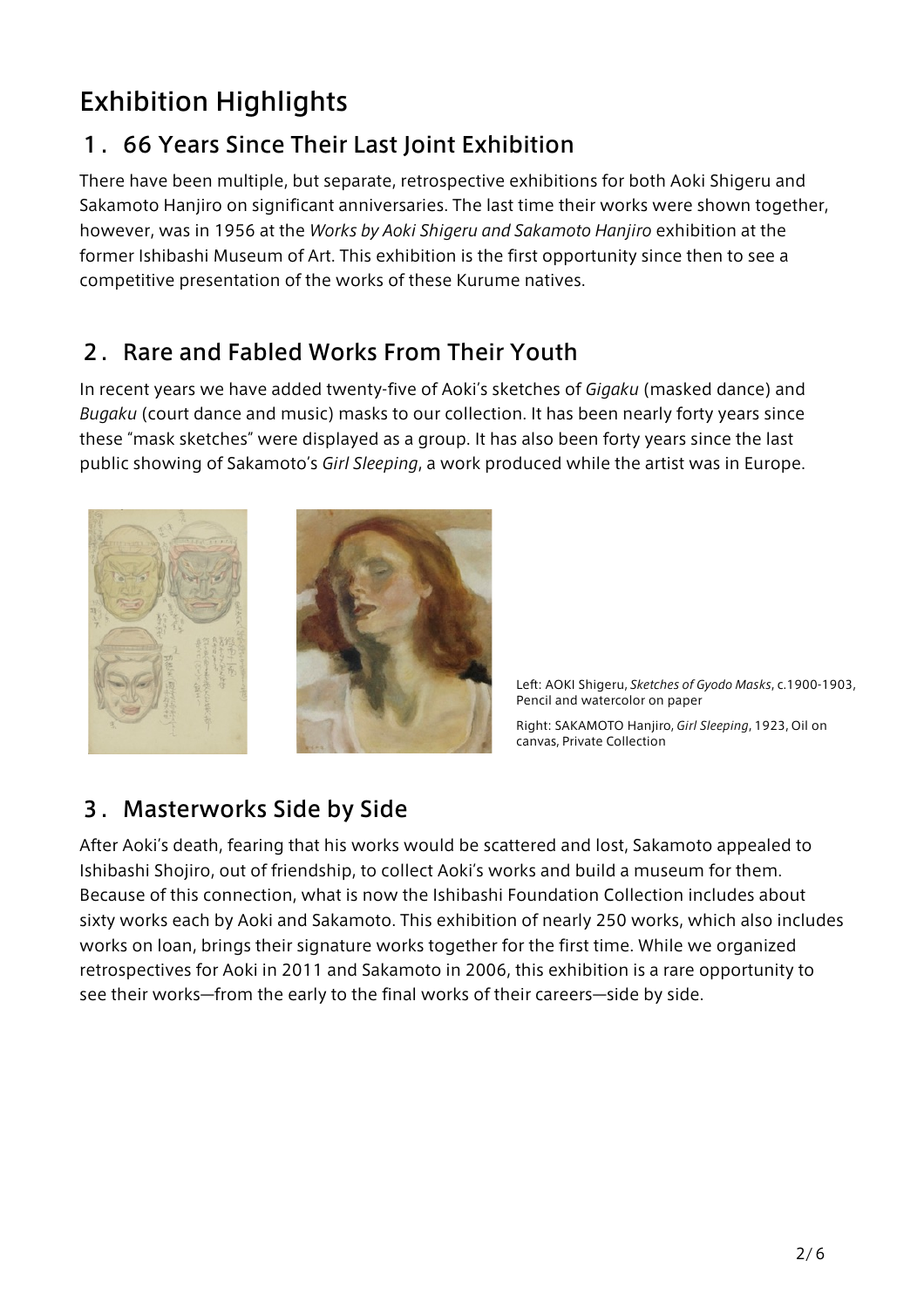

#### Aoki Shigeru

Born in Kurume, Fukuoka prefecture, in 1882. In 1903, while studying at the Tokyo Fine Arts School (now Tokyo University of the Arts), he made his debut on the art scene with a group of works on mythological themes. The following summer, he stayed with his friends Sakamoto Hanjiro and Morita Tsunetomo and his lover Fukuda Tane in a fishing village on the Boso Peninsula (now Tateyama, Chiba prefecture). There his friend's description of the landing of a huge catch stirred Aoki's imagination, and he created *A Gift of the Sea*. He returned to Kurume in 1907 and then roamed aimlessly all over Kyushu. He had planned his return to the art world, but died, that dream unrealized, of tuberculosis in 1911, at the age of twenty-eight.

#### Sakamoto Hanjiro



Born in Kurume, Fukuoka prefecture, in 1882. In 1902, at Aoki's invitation, he moved to Tokyo and studied at Fudosha, a private art school, and the Taiheiyo Art Research Institute. After Aoki's death, he worked to honor him, organizing exhibitions of his work and editing a collection of his paintings. In 1912, his *Usurebi* (*Dim Sun*, private collection), which he showed in the Bunten (Ministry of Education Exhibition), was highly praised by the novelist and art critic Natsume Soseki. In 1914, he took part in organizing the Nika Association, a society of progressive Western-style artists, and its Nika Exhibition. In 1924, after three years of study in Paris, he returned to his hometown, Kurume. In 1931, he moved to nearby Yame. He continued painting cows, horses, Noh masks, the moon, and

other subjects, in his tranquil style, throughout his long life, which ended in 1969 at the age of 87.

# 【広報用図版】



1 AOKI Shigeru, *Self-Portrait*, 1903, Oil on canvas

2 AOKI Shigeru, *Yomotsuhirasaka, Escape from the Land of the Dead*, 1903, Colored pencil, pastel and watercolor on paper, Tokyo University of the Arts \*On display in the second half of the exhibition period.

3 AOKI Shigeru, *Portrait of Sakamoto Hanjiro* 1903, Pencil and watercolor on paper, Private Collection \*On display in the first half of the exhibition period.

4 AOKI Shigeru, *Hot Spring*, 1910, Oil on canvas, Private Collection

5 AOKI Shigeru, *A Gift of the Sea*, 1904, Oil on canvas, Important Cultural Property

6 AOKI Shigeru, *Seascape,* 1904, Oil on canvas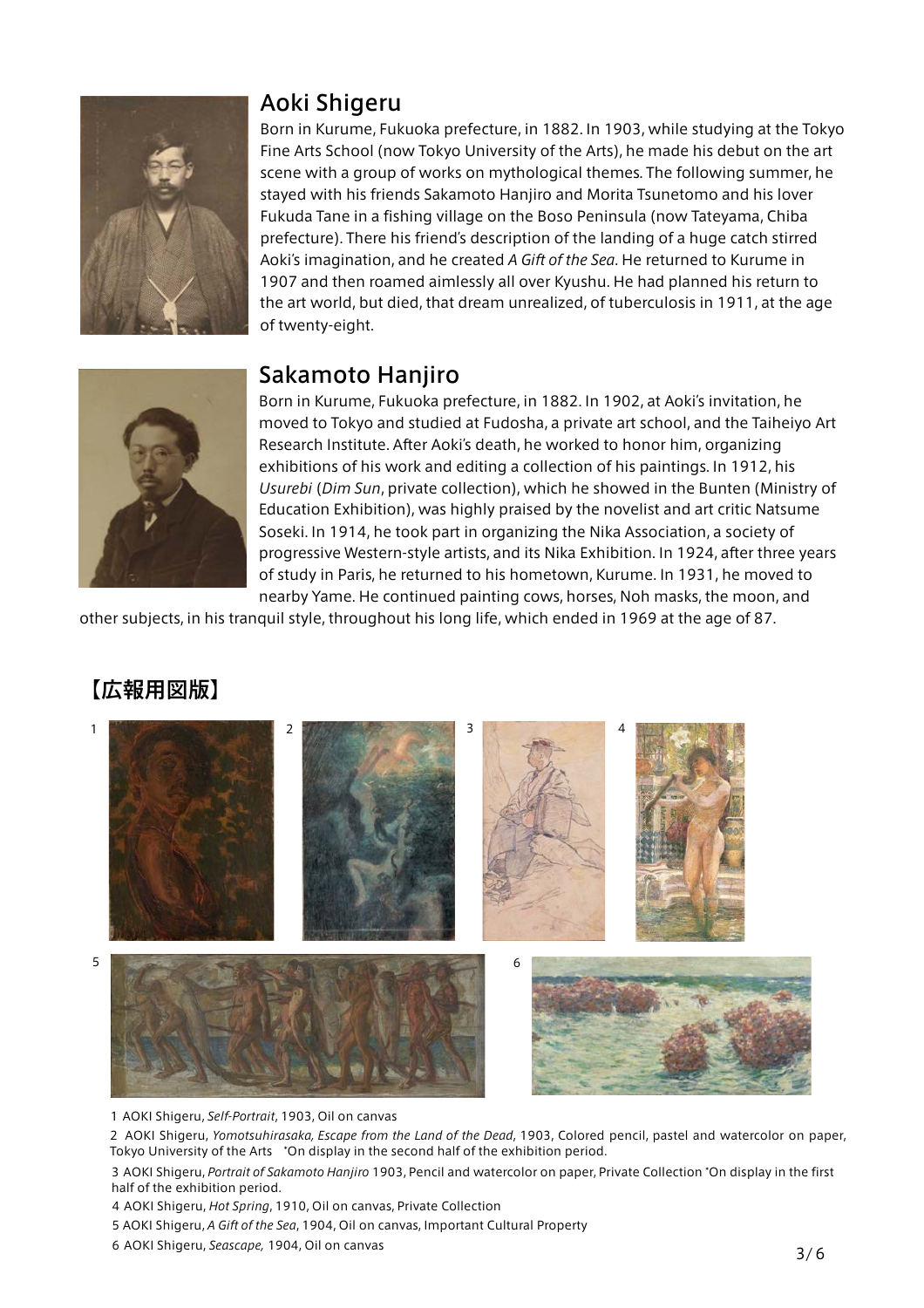

7 SAKAMOTO Hanjiro, *Self-Portrait*, 1929, Oil on paper

8 SAKAMOTO Hanjiro, *Woman with a Hat,* 1932, Oil on canvas

9 SAKAMOTO Hanjiro, *Cow,* 1919-65, Oil on canvas, Private Collection

10 SAKAMOTO Hanjiro, *Noh Mask and Hand Drum Body,* 1962, Oil on canvas

11 SAKAMOTO Hanjiro, *Flowerpots,* 1962, Oil on canvas, Kurume City Art Museum

12 SAKAMOTO Hanjiro, *The Moon,* 1966, Oil on canvas, Muryojuin-Temple, on loan to Fukuoka Prefectural Museum of Art

#### Exhibition Overview

| Exhibition title:     | Two Journeys: Aoki Shigeru and Sakamoto Hanjiro                                                                   |
|-----------------------|-------------------------------------------------------------------------------------------------------------------|
|                       | Commemorating the 140th Anniversary of Their Births                                                               |
| Organized by          | Artizon Museum, Ishibashi Foundation                                                                              |
| Venue:                | Artizon Museum, 6,5F Galleries                                                                                    |
| Exhibition period:    | July 30 [Sat.] - October 16 [Sun.], 2022                                                                          |
| Opening hours:        | 10:00 - 18:00 (until 20:00 on Fridays except September 23)                                                        |
|                       | *Last entry 30 minutes before closing.                                                                            |
| Closed:               | Mondays (except September 19, October 10), September 20, October 11                                               |
| Admission (incl.tax): | Timed entry system                                                                                                |
|                       | (Online booking starts from May 31, 2022)                                                                         |
|                       | Online ticket: 1,600 yen                                                                                          |
|                       | Same day ticket (on sale at museum): 1,800 yen                                                                    |
|                       | Students: Free entry (Advance online booking required.)                                                           |
|                       | *This admission fee gives the visitor access to the concurrent exhibitions.                                       |
|                       | *Same day tickets on sale at the museum are available only for time slots<br>that have not reached full capacity. |
|                       | *Advance booking is not required for children up to junior high school                                            |
|                       | age.                                                                                                              |
|                       | *Works on display will be changed during the exhibition period.                                                   |
|                       | First half: July 30 [Sat.] - September 11 [Sun.] Second half: September 13 [Tue.] - October 16 [Sun.]             |
|                       | *The exhibition details are subject to change without notice.                                                     |
| Curators:             | ITO Eriko, HARA Sayuri                                                                                            |
| Traveling to:         | Kurume City Art Museum, Main Building, 2F                                                                         |

(Exhibition period: October 29 [Sat.], 2022 - January 22 [Sun.], 2023)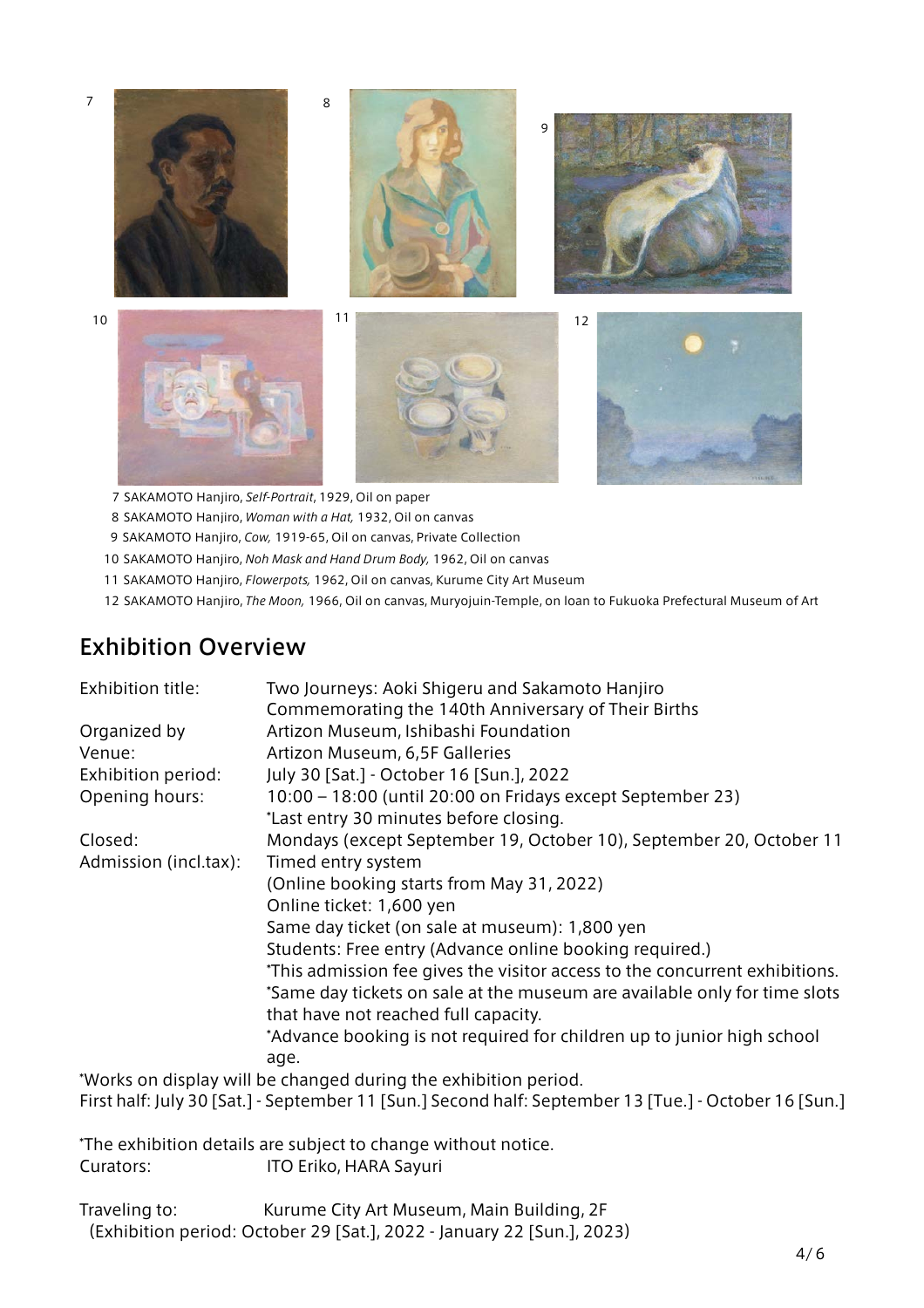# Concurrent Exhibition

#### Selections from the Ishibashi Foundation Collection Special Section Country, City, Family

The 4F Gallery introduces selections from the Ishibashi Foundation Collection, plus a special section with a carefully chosen group of cityscape paintings, a genre that flourished in the eighteenth and nineteenth centuries, especially in Italy. With portraits also included, this section focuses on family relationships in the country and the city, unraveling the history of their transformations.



Giovanni Battista PIRANESI, *The Piazza del Quirinale, with the Statues of the Horse-Tamers seen from the Back (from Views of Rome)*



Charles MÉRYON, *Petit Pont*, 1852 and later, Etching and engraving

| Organized by       | Artizon Museum, Ishibashi Foundation                                            |
|--------------------|---------------------------------------------------------------------------------|
| Venue:             | Artizon Museum, 4F Gallery                                                      |
| Curators:          | <b>HARA Sayuri</b>                                                              |
| Exhibition period: | July 20 [Sat.] - October 16 [Sun.], 2022                                        |
| Opening hours:     | 10:00 - 18:00 (until 20:00 on Fridays except September 23)                      |
|                    | *Last entry 30 minutes before closing.                                          |
| Closed:            | Mondays (except September 19, October 10), July 29, September 20,<br>October 11 |

#### \*Special notice for July 20 [Wed.] to July 28 [Thu.]

Only the 4F Gallery will be open; the 5F and 6F Galleries will be closed.

| Admission (incl.tax): | Timed entry system                                                            |
|-----------------------|-------------------------------------------------------------------------------|
|                       | (Online booking starts from May 20, 2022)                                     |
|                       |                                                                               |
|                       | Online ticket: 500 yen                                                        |
|                       | Same day ticket (on sale at museum): 500 yen                                  |
|                       | Students: Free entry (Advance online booking required.)                       |
|                       | *Same day tickets on sale at the museum are available only for time slots     |
|                       | that have not reached full capacity.                                          |
|                       | *Advance booking is not required for children up to junior high school        |
|                       | age.                                                                          |
|                       | *This admission fee gives the visitor access to Selections from the Ishibashi |
|                       | Foundation Collection (4F Gallery).                                           |